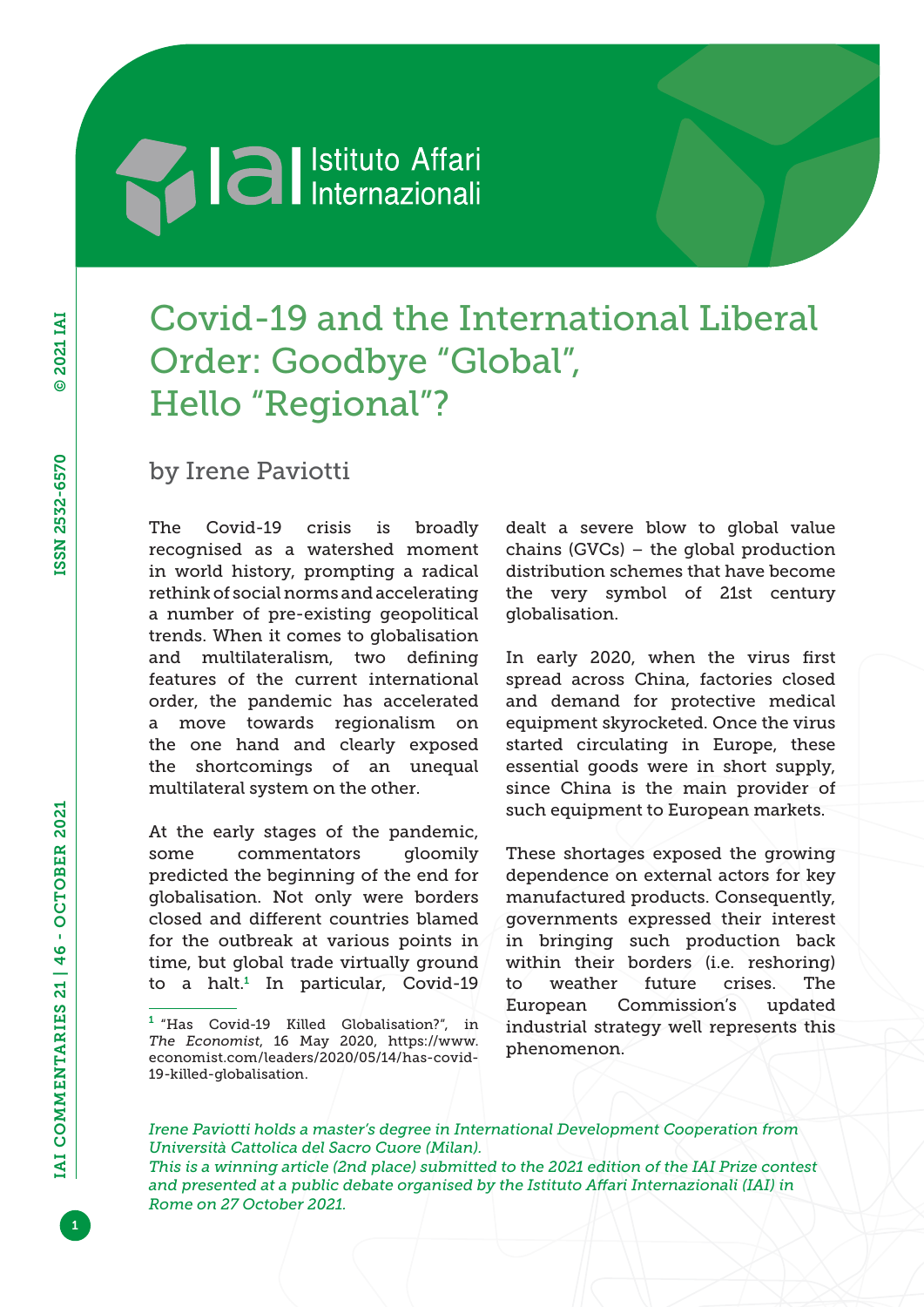Despite such disruptions, GVCs and globalisation did not wither away. In fact, after a fall in the first half of 2020, pre-Covid trade volumes were restored by October 2020, and year-on-year growth in trade volumes for the first quarter of 2021 was 15 per cent. There are specific reasons why the current global production networks will live on.

First, once multinational corporations decide to move parts of their production abroad, they need to establish their presence in target countries. This means gathering information on local suppliers, finding suitable locations, investing in ad-hoc assets and cultivating relations with partners to secure contracts, which all come at a significant cost for companies.

Once relocation has been implemented, such decisions will not be easily reversed. Only when shocks such as Covid-19 are perceived to be permanent will companies consider reshoring. Measures are currently being taken worldwide to stem the negative impact of the virus and allow business to continue (almost) as usual. The initial shock is therefore likely to be perceived as temporary, making major reshoring activities unlikely.<sup>2</sup>

Second, the principle of competitive advantage still matters. Since countries are still endowed with different production capacities, firms will continue to relocate their production where it is most convenient to maximise profit. Producing manufactured goods

in their home countries is still likely to be too expensive.<sup>3</sup>

Due to these strong economic incentives, manufactured goods will continue to be produced through GVCs, therefore globalisation is likely to survive. Nevertheless, there will be some adjustments.

Companies and governments want to increase their resilience to future Covid-like shocks. As a result, "buffers" will be created to prevent future supply chain disruptions and local stocks of essential goods might be mandated for emergency use. What we might see, then, are increasingly regional production lines.4 Covid-19 could therefore accelerate the move towards regionalism that has been some years in the making.

For such economic structures to remain, however, there must be favourable political factors. Multilateral and regional agreements need to be signed and implemented by national governments to ensure that goods, capital and people can flow freely and that rules are mutually respected. This system came under significant strain during the pandemic, since many of its proponents took unilateral steps

<sup>2</sup> Pol Antràs, "De-Globalisation? Global Value Chains in the Post-COVID-19 Age", in *NBER Working Papers*, No. 28115 (November 2020), [https://www.nber.org/papers/w28115.](https://www.nber.org/papers/w28115)

<sup>3</sup> Peter Williamson, "De-Globalisation and Decoupling: Post-COVID-19 Myths Versus Realities", in *Management and Organization Review*, Vol. 17, No. 1 (February 2021), p. 29-34.

<sup>&</sup>lt;sup>4</sup> Steven Brakman, Harry Garretsen and Arjen van Witteloostuijn, "The Turn from Just-in-Time to Just-in-Case Globalization in and after Times of COVID-19: An Essay on the Risk Re-Appraisal of Borders and Buffers", in *Social Sciences & Humanities Open*, Vol. 2, No. 1 (2020), Article 100034, [https://doi.org/10.1016/j.](https://doi.org/10.1016/j.ssaho.2020.100034) [ssaho.2020.100034.](https://doi.org/10.1016/j.ssaho.2020.100034)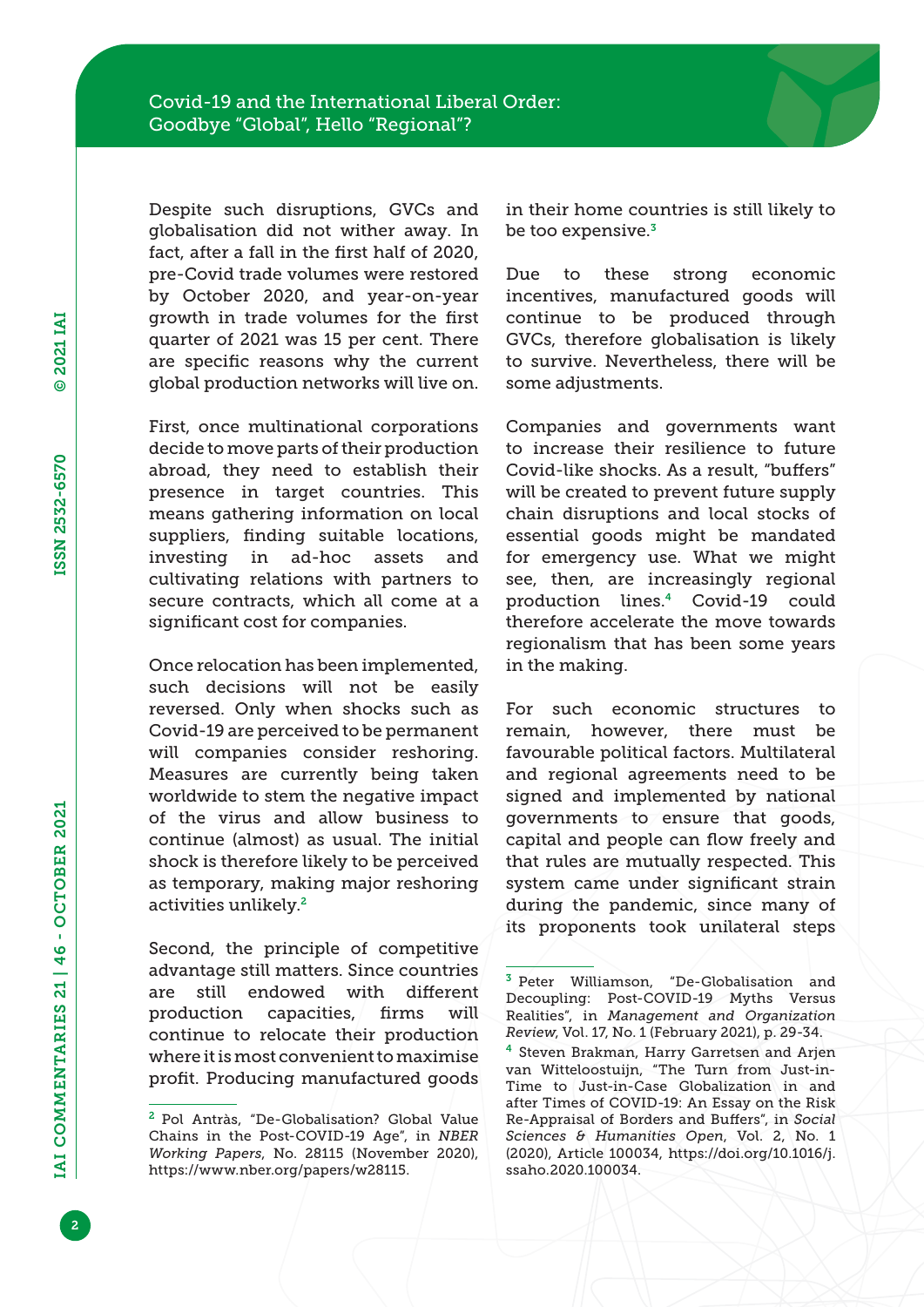that ran against the core principle of reciprocity. Vaccine nationalism is a glaring example.

In April 2020, a global alliance led by the World Health Organisation (WHO) launched COVAX in an effort to develop and deliver Covid tests, treatments and vaccines globally. It aims to deliver 2 billion vaccine doses worldwide to ensure fair access to vaccines for all, preventing resourced countries from hoarding doses. Despite its good intentions, COVAX is well behind these goals.

The first vaccine delivery was made to Ghana on 1 March 2021, three months after inoculations started in the United Kingdom. By 8 October 2021, only 341 *million* doses were distributed to 144 countries through COVAX. The result is that while more than 70 per cent of the EU population is fully vaccinated, only 7.1 per cent of African citizens have received a vaccine as of 9 October 2021. COVAX was initially set to deliver 700 million doses to the African continent. After reviewing this figure downwards to 520 million, a current shortage of 100 million doses will prevent even this lower target to be met.

Beyond Africa, vaccine inequalities are a global phenomenon: of 6.48 billion doses administered as of 10 October 2021, only 2.5 per cent covered lowincome countries. One reason is that 1.5 per cent of the global population ordered more than 50 per cent of the global vaccine supply. If current distribution rates are maintained, most developed countries will be vaccinated by mid-2022, while 85 developing countries will have to wait for 2023 at best.

These statistics suggest that multilateralism has failed when it comes to vaccine distribution. This can be further illustrated by the stalled debate at the World Trade Organisation over a temporary suspension of intellectual property rights on Covid treatments and vaccines. More than 100 countries backed a proposal by South Africa and India to exempt countries from enforcing patents, trade secrets and monopolies over these goods so as to allow companies in developing countries to produce them too. While the US supports the proposal, European and other high-income countries that are home to pharmaceutical companies manufacturing these goods opposed the move, stalling vaccine production and delivery to seemingly preserve company profits.

In January 2021, the WHO Director-General denounced the emerging vaccine disparity as a "catastrophic moral failure" that would hinder efforts to contain the virus worldwide.<sup>5</sup> His call seems to have fallen flat, however, since the majority of the world's population has been left behind in the very vaccine race that a principled multilateral initiative sought to avoid.

Vaccination rates will eventually increase in developing countries, thanks to private contracts and bilateral vaccine donations. Nevertheless, the very multilateral system that should have protected and advanced the basic

IAI COMMENTARIES 21 | 46 - OCTOBER 2021

© 2021 IAI

© 2021 IAI

ISSN 2532-6570

ISSN 2532-6570

<sup>5</sup> WHO, *WHO Director-General's Opening Remarks at 148th Session of the Executive Board*, 18 January 2021, [https://www.who.int/director](https://www.who.int/director-general/speeches/detail/who-director-general-s-opening-remarks-at-148th-session-of-the-executive-board)[general/speeches/detail/who-director-general](https://www.who.int/director-general/speeches/detail/who-director-general-s-opening-remarks-at-148th-session-of-the-executive-board)[s-opening-remarks-at-148th-session-of-the](https://www.who.int/director-general/speeches/detail/who-director-general-s-opening-remarks-at-148th-session-of-the-executive-board)[executive-board](https://www.who.int/director-general/speeches/detail/who-director-general-s-opening-remarks-at-148th-session-of-the-executive-board).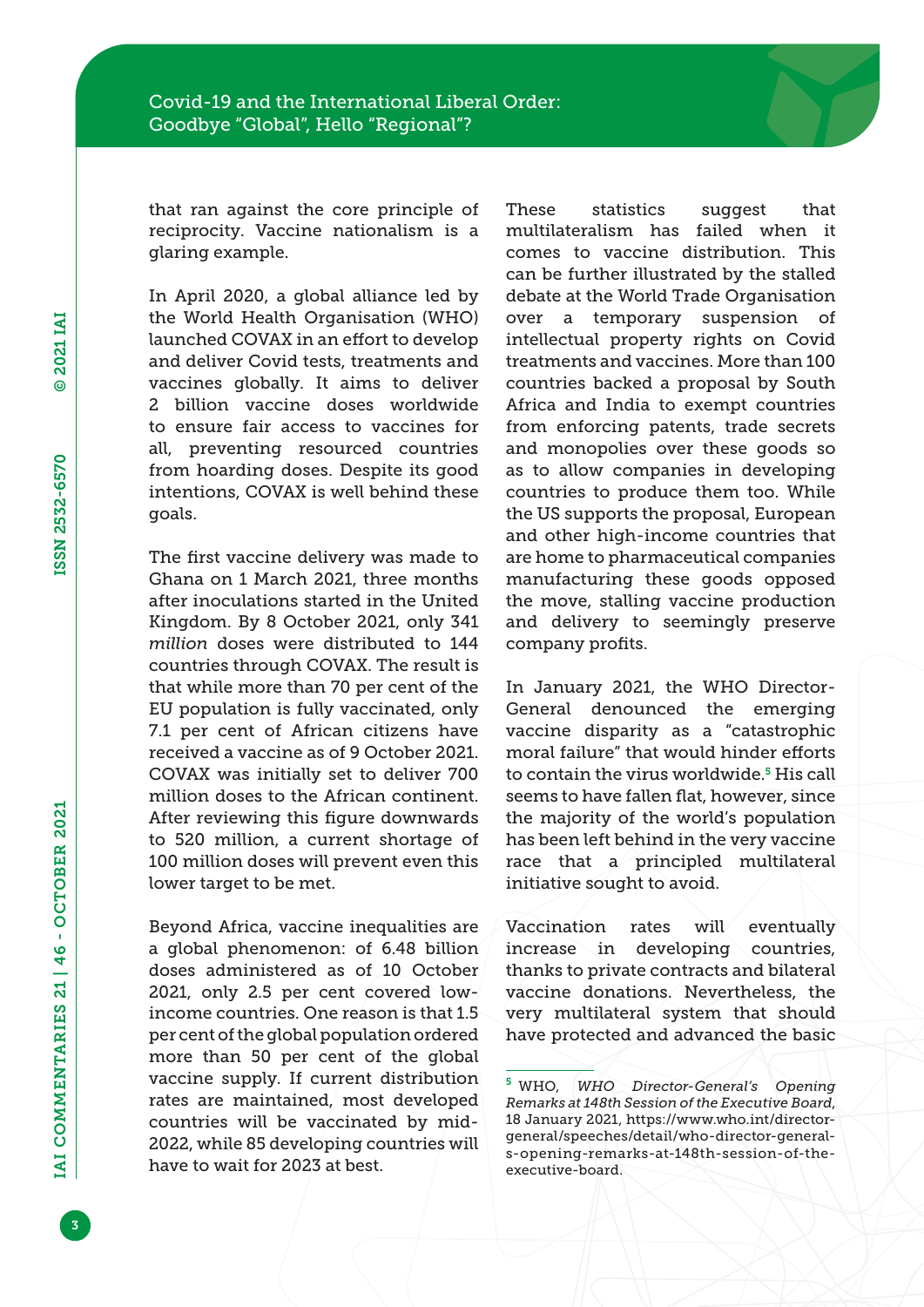interests of certain weaker states did not deliver. Despite a positive rhetoric, imbalanced power relations once again determined the outcome of the crisis, favouring countries with the largest economic and political capital. This may lead to resentment, in turn increasing the propensity for future unilateral actions or bilateral – rather than multilateral – relations with partners that have proven to reciprocate.

To be fair, multilateralism had been under strain well before the pandemic, as trade wars and structural power inequalities have repeatedly shown. The Covid crisis initially represented an opportunity to do better and try to right some of the past wrongs. However, the unilateral approach to global health that some governments took only increased the system's inability to ensure equitable gains while pursuing common objectives.

By exposing the fragility of supply chains and the lack of reciprocity among countries, the Covid crisis has not thus far been transformed into an opportunity to address and improve the international system's fragilities. This does not mean that GVCs, globalisation and multilateral institutions will cease to exist, because global interconnectivity is too deep to be dismantled.

However, the global dimension could give way to more regional dynamics. As private sector and governments seek to shorten production lines and build buffers against future crises, supply chains are likely to become more regional. And if no decisive action is taken to restore the principles of

multilateralism, regional alliances and bilateral relations might acquire more political weight than multilateral fora.

For all its challenges, the world is far better off in a multilateral system. Given that its identity is rooted in multilateralism, the EU is best placed to try to save it from a downward spiral, by taking the lead on the most pressing global issues to ensure that inequalities are properly addressed. To start with, a stronger commitment to COVAX could help bridge the vaccination gap in the countries that have been left behind. In addition, bolder discussions about debt restructuring or relief should take place, as many developing countries have been long calling for.

Beyond immediate needs, however, it is necessary to build up capacity for better crisis management in those regions where the Covid pandemic has had the most negative impact. On the public health side, strategies to build resilient health infrastructure should be actively implemented. On the economic front, investments in productive capacity should be prioritised.

Since the EU embraced these issues in its international cooperation agenda well before the pandemic, it is now best placed to take the lead and address the inequalities that have eroded faith in multilateralism. This could be the first step towards building a stronger multilateral system and turning the Covid crisis into a real opportunity to build back better.

*10 October 2021*

4